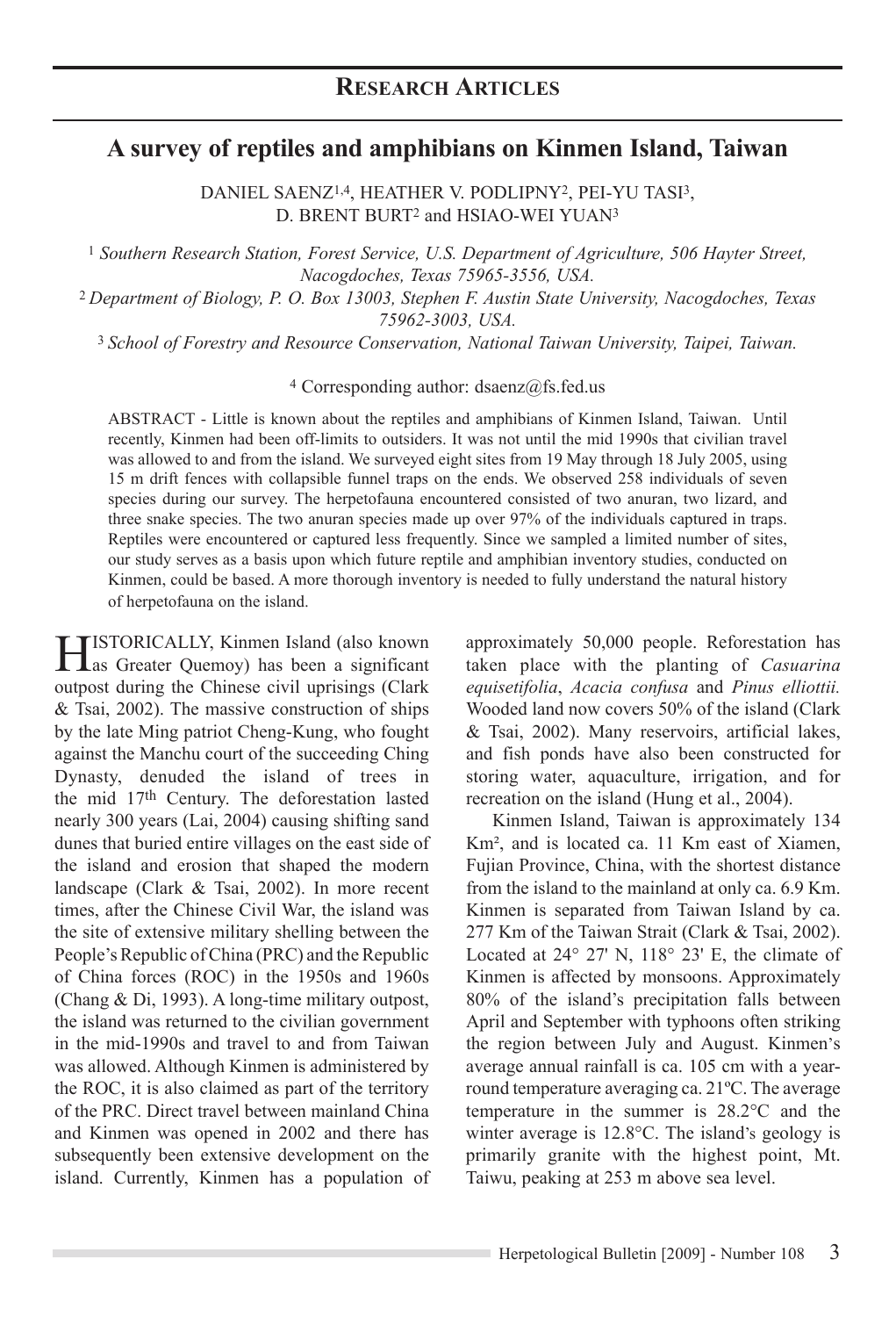

Figure 1. Map of Kinmen Island showing the locations of the eight drift fence arrays used in this study (Site 1:24° 25' 40 N, 118° 21'16 E, Site 2:24° 26' 58 N, 118° 26' 09 E, Site 3:24° 27' 05 N, 118° 26' 13 E, Site 4:24° 27' 03 N, 118° 26' 17 E, Site 5:24° 26' 37 N, 118° 28' 13 E, Site 6:24° 28' 07 N, 118° 27' 15 E, Site 7:24° 28' 21 N, 118° 27' 13 E, Site 8:24° 28' 24 N, 118° 27' 12 E).

Little is known about Kinmen island's wildlife due to the its history of political isolation. Some restoration efforts to preserve the rare Asian Horseshoe Crab (*Tachypleus tridentatus*; Yang, 2004), Eurasian Otter (*Lutra lutra*; Hung, 2004), and research on nesting birds (Yuan et al., 2006) has been achieved. A single species list of herpetofauna from Kinmen Island was prepared for Kinmen National Park (Lue, 1998). We conducted a herpetofauna trapping survey to determine relative abundance of the herpetofauna of the island and the seasonal phenology of their activity. We also made inferences about the effects of soil type and proximity to water on the occurrence of herpetofauna.

# **METHODS AND MATERIALS**

Eight drift fence arrays were built near Blue-tailed Bee-eater (*Merops philippinus*) nesting sites (Fig. 1). The focus of a related study was to

determine the abundance of large predatory snakes, using Bee-eater colonies as feeding grounds (Podlipny, 2006). The drift fences were constructed of either clear, flexible plastic, or thin, fine mesh fabric. Each fence was fifteen meters long and was positioned in front of, and as near to the center of, the colony as possible. Stakes were driven into the ground and the fence material was zip-tied to the stakes. The bottom of the fence was buried approximately 2-5 cm to prevent reptiles or amphibians from crawling underneath. Two collapsible minnow traps were placed at each end of the drift fence for a total of four traps per array in an attempt to capture reptiles or amphibians that reached the fence (Fig. 2). In theory, animals that came in contact with the fence were funneled towards and into one of the traps (Crosswhite et al., 1999). The traps were made of flexible mesh material, stretched over a wire frame, with two entry holes. The tops of the traps were covered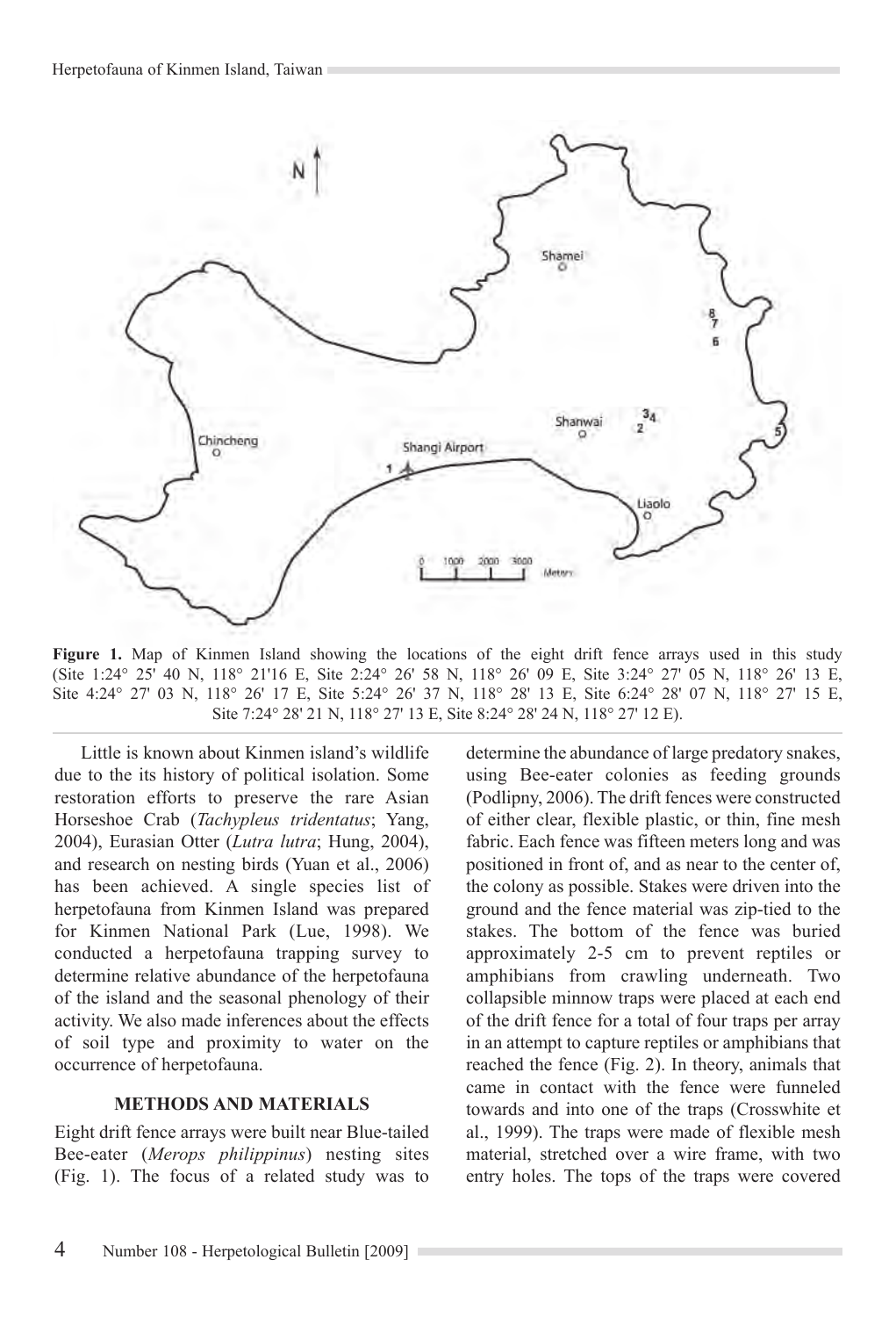

Figure 2. A drift fence array in front of a Blue-tailed Bee-eater colony on Kinmen Island in May 2005.

with cardboard to shield captured animals from the sun. Sand was packed up the entrance of each funnel to increase the chance of the animals entering the traps. Traps were checked twice daily; beginning at 06:30 every morning and most afternoons at 16:00. Traps were kept open for most of the bee-eater breeding season, from 19 May through 18 July 2005. In addition to reptiles and amphibians captured in our traps, we also recorded incidents of animals encountered near the trap arrays, and animals encountered en route between arrays. For this study, we considered each drift fence array as a single trap. Four of our traps were

continuously functional for the 61 day trapping period. However, the remaining four traps were not in use for some portion of the time. Traps had to be removed from one site for 17 days because of flooding. Trapping was also not commenced on another site until 20 June 2005, 32 days later than the other sites. Finally, traps at two sites were removed for a six-day period, starting at the end of June and continuing into July, because they could not be checked for logistical reasons. All of the turtle species from Kinmen Island are either sea turtles or freshwater aquatic species (Lue, 1998). Aquatic turtles are not typically captured in

| <b>Species</b>                | Nomenclature                 | <b>Total Number</b> |
|-------------------------------|------------------------------|---------------------|
| Spectacled Toad               | <b>Bufo</b> melanostictus    | 197                 |
| Ornate Rice Frog              | Microhyla ornata             | 44                  |
| Elegant Skink                 | Plestiodon (Eumeces) elegans | 4                   |
| Bowrings Gecko                | Hemidactylus bowringii       |                     |
| Checkered Keelback Watersnake | Xenochrophis piscator        | $1/2*$              |
| Oriental Ratsnake             | Ptyus muscosus               | $2*/3**$            |
| Many-banded Krait             | Bungaris m. multicinctus     | $2**$               |

Notes: \* Individuals observed near traps but not captured within the array; \*\* Individuals observed enroute between traps.

**Table 1.** Total number of reptile and amphibian species recorded from Kinmen Island from 19 May-18 July 2005.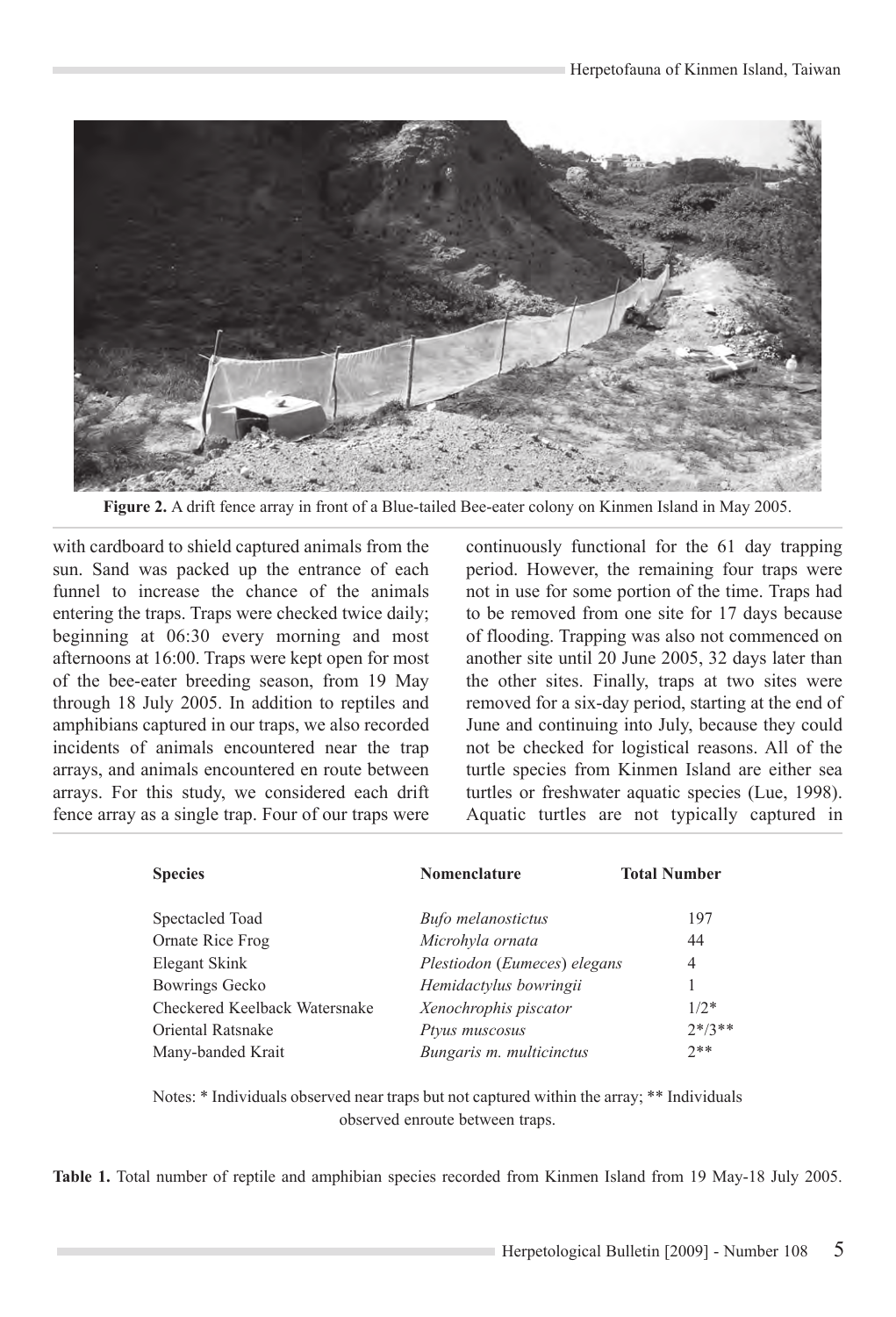

**Figure 3.** Number of Rice frogs (*Microhyla ornata*) captured in all traps on Kinmen Island from 19 May through 18 July 2005.

terrestrial drift fence traps like the ones we used. Therefore we excluded this group of reptiles from our study. Although we observed Red-eared Sliders (*Trachemys scripta*), and numerous individuals of at least one other aquatic turtle species in a pond at Kinmen National Park headquarters, we did not attempt to quantify their encounter.

Since our trapping efforts began in mid May, we expected that reptile and amphibian captures would decline as the summer progressed and air temperatures increased. We conducted a Cox and Stuart test for trends (Conover, 1980) to test the null hypothesis that the number of individuals per trap, of a given species captured, did not decline throughout the duration of the study. We tested this at alpha level 0.05. We only tested for trends on species with at least 40 captures.

#### **RESULTS**

The eight sites were sampled for reptiles and amphibians for 427 trap days (the cumulative number of days all traps were opened). During our 61 day survey on Kinmen Island, we encountered seven different species of reptiles and amphibians, consisting of two species of anuran, two species of lizard, and three snake species. We captured 247 individuals in our traps, and encountered 11 additional animals (all snakes) either near the traps or en route to the traps, for a total of 258 individuals. Amphibians (the two anuran species)



**Figure 4.** Number of Spectacled Toads (*Bufo melanostictus*) captured in all traps on Kinmen Island from 19 May through 18 July 2005.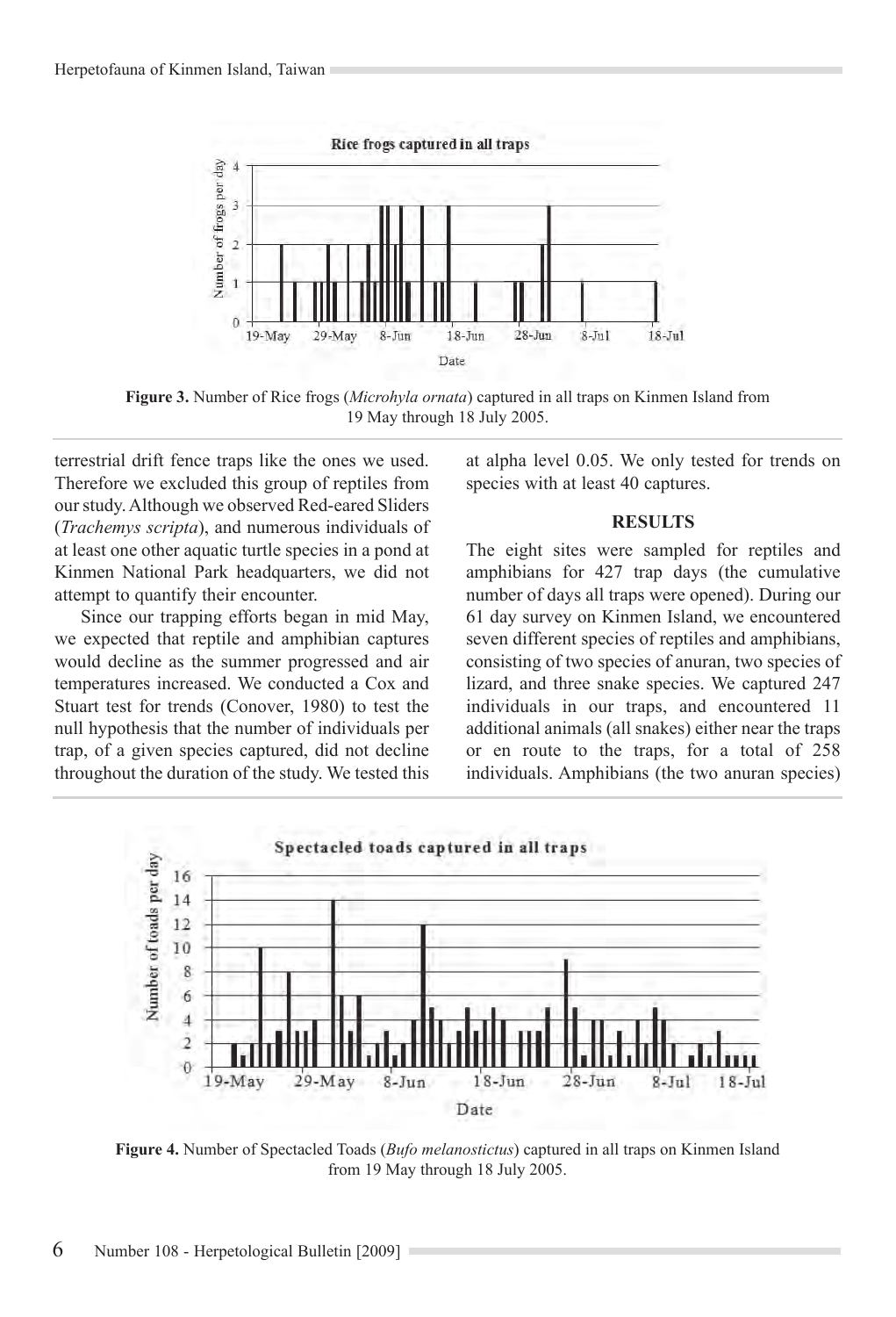

**Figure 5.** Points represent mean number of individual Rice frogs (*Microhyla ornata*) captured per night at each trap location and the distance of the traps to nearest permanent freshwater source.

made up over 97% of the animals captured in our traps, while the snake species were more frequently encountered near the traps or en route to the traps (Table 1). The Spectacled Toad (*Bufo melanostictus*) and Ornate Rice Frog (*Microhyla ornata*) were the only species that we captured frequently in our traps. We encountered all other species in very low numbers; less than five individuals of any species during the survey (Table 1). Therefore we only used the most abundant anuran species for analysis. Both species of amphibian were captured throughout the sampling period. However, we found a significant trend for *M. ornata* which was captured frequently



**Figure 6.** The mean number of individual Spectacled Toads (*Bufo melanostictus*) captured per night at each trap location, and the distance of the traps to the nearest permanent freshwater source.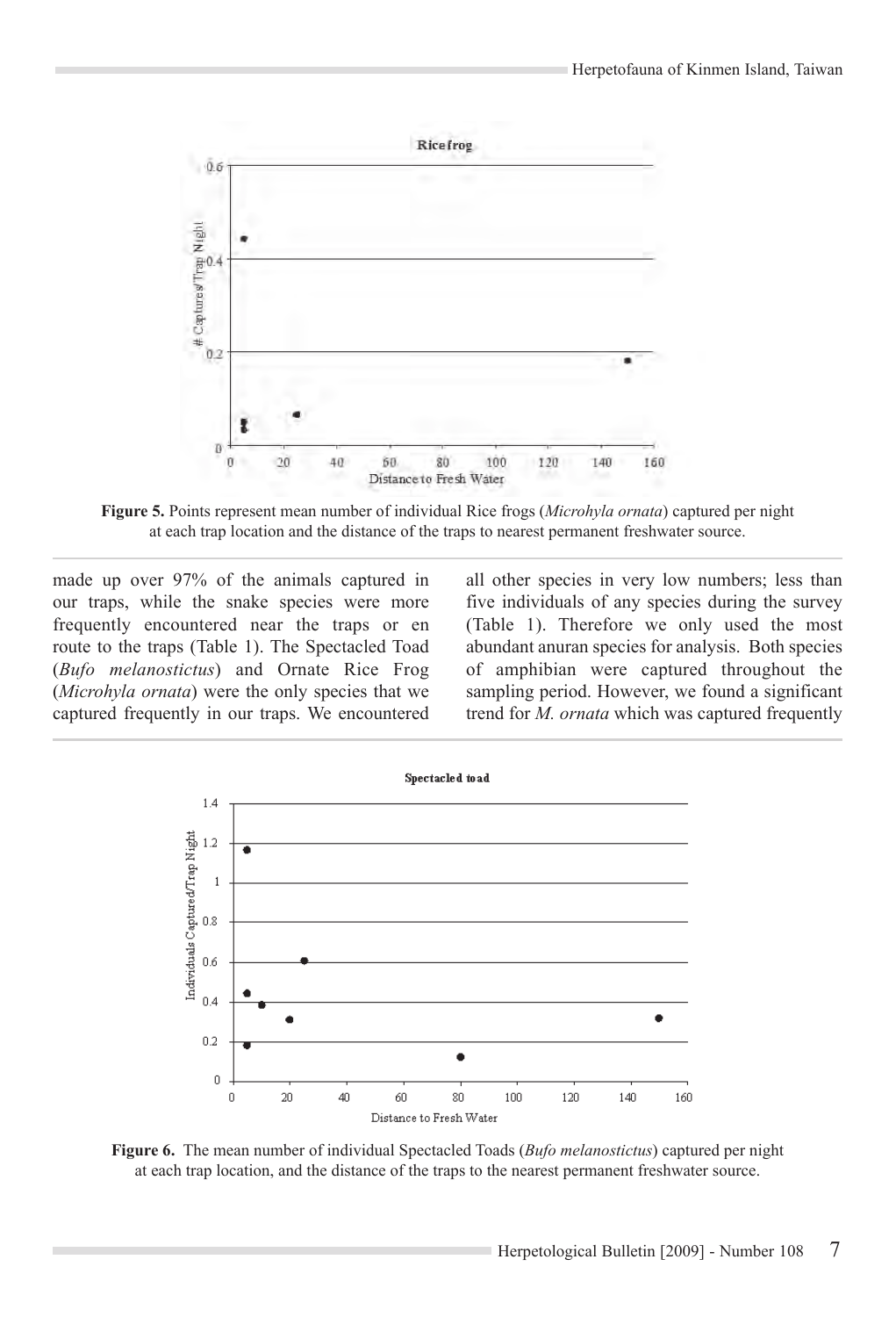in early months of early in the study but declined as the summer progressed  $(T = 5, Fig. 3)$ . However, we could not determine a trend of decreasing captures for *Bufo melanostictus*  $(T = 13; Fig. 4)$ . When we combined all the amphibians, we found a significant trend of more frequent captures early and fewer towards the end of summer  $(T = 8)$ . *B*. *melanostictus* were captured at all eight trapping arrays at a mean rate of 0.46 individuals per trap day, while *Microhyla ornata* was captured at only five of the sites at a mean rate of 0.10 individuals per trap day. Capture rates for *B. melanostictus* and *M. ornata* might be higher at sites that were closer to permanent water sources (Figs. 5  $\&$  6) but the data was insufficient to test for trends of this.

Only five individual lizards, of two species, were observed during the sampling period and all specimens recorded were captured in different trapping arrays. Snakes were encountered more frequently than lizards, but only one individual was captured in a trap, while 11 were observed near trap arrays or seen en route to an array.

#### **DISCUSSION**

In the 61 days we recorded data on reptiles and amphibians on Kinmen we encountered seven species comprising 70% of the species expected or known to be on the island, excluding turtles. The amphibians were the most easily trapped and greatly outnumbered the reptiles in this survey. Our traps appeared to be quite ineffective at capturing snakes, while other reptiles and amphibians seemed to enter them readily. Future studies may benefit from our experience if they were to use other sampling techniques to better sample the various groups that make up the herptetofauna of the island. Timing of the survey was also important since we found a seasonal shift in the detectability of amphibians in this study.

In addition to the reptile and amphibian species differing in relative abundance, some appeared to differ in their distribution on the island. Some species seem to be ubiquitous while others may be more selective in their choice of habitat. The Spectacled Toad was the most frequently encountered species in the study, being observed at all sampling sites. Given the ability of this toad's skin to resist desiccation, compared with other amphibians, it was not surprising that it was more widely distributed on the island, even at sites far removed from freshwater sources. However, our study was not intended to determine the habitat use of the various reptile and amphibian species. We focused our efforts mainly in the sandier sites that are typically used by the Blue-tailed Bee-eater in the eastern half of the island (Fig. 1). A more thorough survey could include a wider variety of habitats that are available on the island (see Yuan et al., 2006).

Given the long history of isolation from outsiders the herpetofauna of Kinmen Island is poorly known. Our attempt to survey the reptiles and amphibians of Kinmen is by no means an exhaustive effort and constitutes a brief look at a subset of the species that inhabit the island. It could serve as a basis for future studies. A more thorough survey would be needed to determine the species diversity that inhabit the island. More research would also be needed to understand the relationship between habitats that exist on the island and the relative abundance of the various reptile and amphibian species.

It is important to collect such data in the near future since the island has only recently been opened to travel from the Chinese mainland and Taiwan. Increased travel between these areas and Kinmen Island could possibly lead to colonization of Kinmen Island by additional herpetofauna, or impacts from tourism. Such potential impacts could then be detected with future monitoring studies.

# **Acknowledgements**

We thank Nancy Koerth and Cory Adams for reviewing an earlier draft of this manuscript. We thank Nancy Koerth for her assistance with the statistical analyses in this study. Brent Burt, Heather Podlipny and Dan Saenz received financial support from the Office of Research and Sponsored Programs and the Department of Biology at Stephen F. Austin State University. Heather Podlipny received additional support from a Fellowship from the National Science Foundation's East Asia and Pacific Summer Institutes for U.S. Graduate Students.